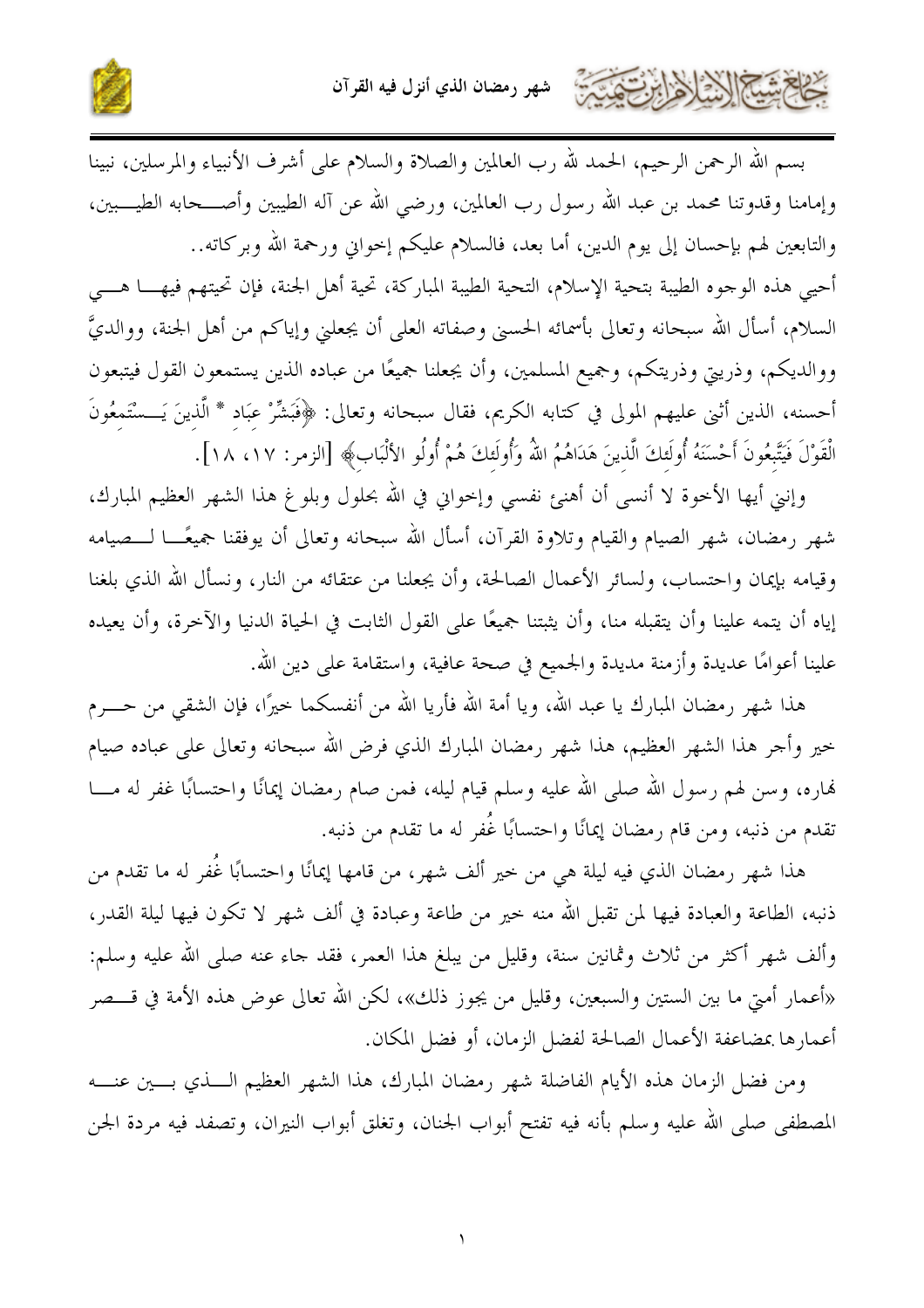



والشياطين فلا يخلصون فيه إلى ما كانوا يخلصون إليه في غير من أذية عباد الله، وهذا شيء مشاهد أنك ترى على غالب الناس الدعة والراحة والسكينة والطمأنينة ؛ لأن الله تعالى كف عنـــهم أذى أولئــــك الشياطين من شياطين الجن.

أيها الأخوة وأخبر عنه صلى الله عليه وسلم بأنه ينادي فيه منادي يا باغي الخير أقبل، ويا باغي الشر اقصر، ولله عتقاء من النار، وذلك في كل ليلة.

ولا ننسى أيها الأخوة الأحبة أن هذا الشهر العظيم المبارك قد كان رسول الله صلى الله عليه وسلم وصحبه الكرام يهنئ بعضهم بعضًا بمقدمه وحلوله، ورسول الله صلى الله عليه وسلم كان يخصه بمزيـــد من العناية والاهتمام، وذلك بما أثر عنه بعمارة فماره بالصيام، وعمارة ليله بالقيام، وبالإكثار فيــــه مــــن الصدقات وقراءة القرآن، والدعاء، والاعتكاف، فقد كان صلى الله عليه وسلم حريصًا على ما يقربه إلى الله، وهو الذي قد غفر الله له ما تقدم من ذنبه وما تأخر.

فقد كان عليه الصلاة والسلام يقول: «من صام رمضان إيمانًا واحتسابًا غفر له ما تقدم من ذنبـــه، ومن قام رمضان إيمانًا واحتسابًا غفر له ما تقدم من ذنبه».

وقد أخبر بأن للصائم فيه دعوة لا ترد، وذلك عند فطره، وكان يخصه عليه الصلاة والسلام بتدارس القرآن فيه مع جبريل عليه السلام، فقد كان يعارضه القرآن مرة في رمضان، وفي العام الذي توفي فيــــه صلى الله عليه وسلم عارضه فيه مرتين.

تقول عائشة أم المؤمنين رضي الله عنها كان رسول الله صلى الله عليه وسلم أجود الناس، وكـــان أجود ما يكون في رمضان، فقد كان جوادًا كريمًا صلوات الله وسلامه عليه.

وكان يخص رمضان بكثرة الجود، وكان أجود ما يكون في رمضان حين يلقاه حبريــــل فيدارســــه القرآن، فلرسول الله صلى الله عليه وسلم حين يلقاه جبريل فيدارسه القرآن أحود بــــالخير مـــــن الـــــريح المرسلة.

وقد اعتكف عليه الصلاة والسلام في العشر الأولى من رمضان، ثم في العشر الوسطى من رمـــضان تحريًا لليلة القدر، ثم جاءه جبريل عليه السلام، فقال له: يا محمد إن الذي تطلبه أمامك. يعني ليلة القدر، يعني في العشر الأواخر، فأرشد من كان اعتكف معه في العشر الوسطى من رمضان أن يعتكف معه في العشر الأواخر من رمضان، تحريًا لليلة القدر، فهذا من هديه صلى الله عليه وسلم .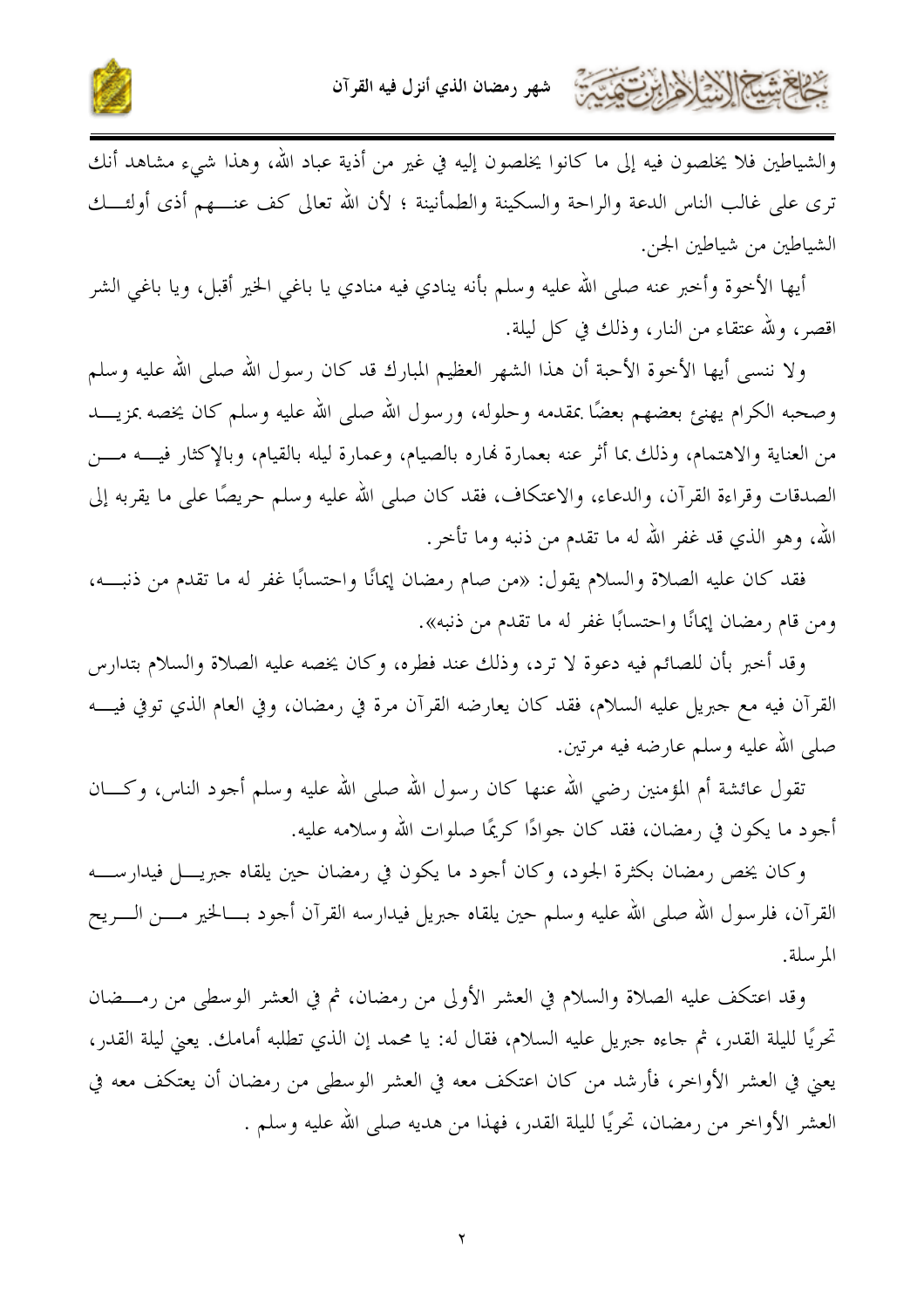

خصوصية رمضان، وذلك لما فيه من هذه الأعمال الآنفة الذكر، من صيام النــــهار وقيـــام الليــــل، وكذلك أيضًا بكثرة الجود والإحسان، وكذلك بتدارس القرآن، وكذلك أيضًا بكثــرة الـــدعاء فيــــه، وكذلك بالاعتكاف، وذلك من هديه صلى الله عليه وسلم .

ولا بد للإنسان المسلم أن يعلم أن الرسول صلى الله عليه وسلم هو قدوة المسلمين، وهو أســــوقمم كما قال الله تعالى عنه في كتابه الكريم: ﴿لَقَدْ كَانَ لَكُمْ في رَسُول الله أُسْوَةٌ حَسَنَةٌ لِّمَنْ كَانَ يَرْجُـــو اللهَ وَالْيَوْمَ الآخرَ وَذَكَرَ اللهُ كَثيرًا﴾ [الأحزاب: ٢١].

أيها الأخوة الأحبة في الله، وربنا سبحانه وتعالى أخبر بأن هذا الشيء العظيم المبارك قد أنزل فيــــه القرآن ﴿شَهْرُ رَمَضَانَ الَّذي أُنْزِلَ فيه الْقُرْآنُ هُدًى لِّلنَّاس وَبَيِّنَات مِّنَ الْهُدَى وَالْفُرْقَان﴾ [البقرة:٨٨]، أنزل الله تعالى فيه القرآن في ليلة، وهي ليلة القدر من اللوح المحفوظ إلى السماء الدنيا القريبة مــــن الأرض، ثم نزل على الرسول صلى الله عليه وسلم منجمًا وموزعًا ومفرقًا على حسب الحوادث والوقائع والأحوال.

شهر رمضان، والشهر ما هو مشهور، يقال أشهر فلان سيفه، يعني أخرجه من غمده، فالشهر مـــا يكون مشهورًا، وهذه الأشهر معلومة مشهورة، ومنها هذا الشهر العظيم المبارك، شهر رمضان، وقـــد سمي رمضان، قيل وذلك لأنه أول ما شُرع كان في الشهر الذي يكون فيه شدة الحر.

وكذلك أيضًا لأن الشهر هو ما بين الهلالين، ليس بما يكون من عد وحساب، وإنما بما يكون بسين الهلالين، وذلك في هذا الشهر ما بين شعبان، وما بين شوال، ما بين شعبان وشوال فإنه شهر رمضان.

والعمدة في صيامه، هي في رؤيته هلاله، كما قال الله تعالى في كتابه الكريم: ﴿فَمَن شَـــهِدَ مـــنْكُمُ الشَّهْرَ فَلْيَصُمْهُ﴾ [البقرة: ١٨٥]، والرسول صلى الله عليه وسلم قال: «صوموا لرؤيته وأفطروا لرؤيتـــه، فإن غم عليكم فأقدروا له»، وفي رواية: «فأكملوا عدة شعبان ثلاثين يومًا»، فلا يلتفت إلى علم أهـــل الحساب والفلكيين، ما دام أن ربنا سبحانه قد أمر عباده بصيامه برؤية هلاله، وكذلك الرسول صلى الله عليه وسلم ، ولكن لا يمنع أن يُستأنس بذلك العلم، لكن لا يقدم على الرؤية، فإن العبرة في الـــشر ع في الصيام والإفطار، هي برؤية الهلال، كما بين ذلك ربنا تعالى في كتابه الكريم، وكما بينه الرسول صــــلي الله عليه وسلم، وهذا أيضًا مما يحفز المسلمين على تحري رؤية الهلال لما يتعلق به من عبادة الصيام، صيام رمضان، وكذلك أيضًا أشهر الحج لما يتعلق هما من أنواع الحج من حج إلى بيت الله الحرام.

أيها الأخوة الأحبة في الله، وحري بالمسلمين أن يتغانموا هذه الأيام والليالي الفاضلة، التي لا يــــدري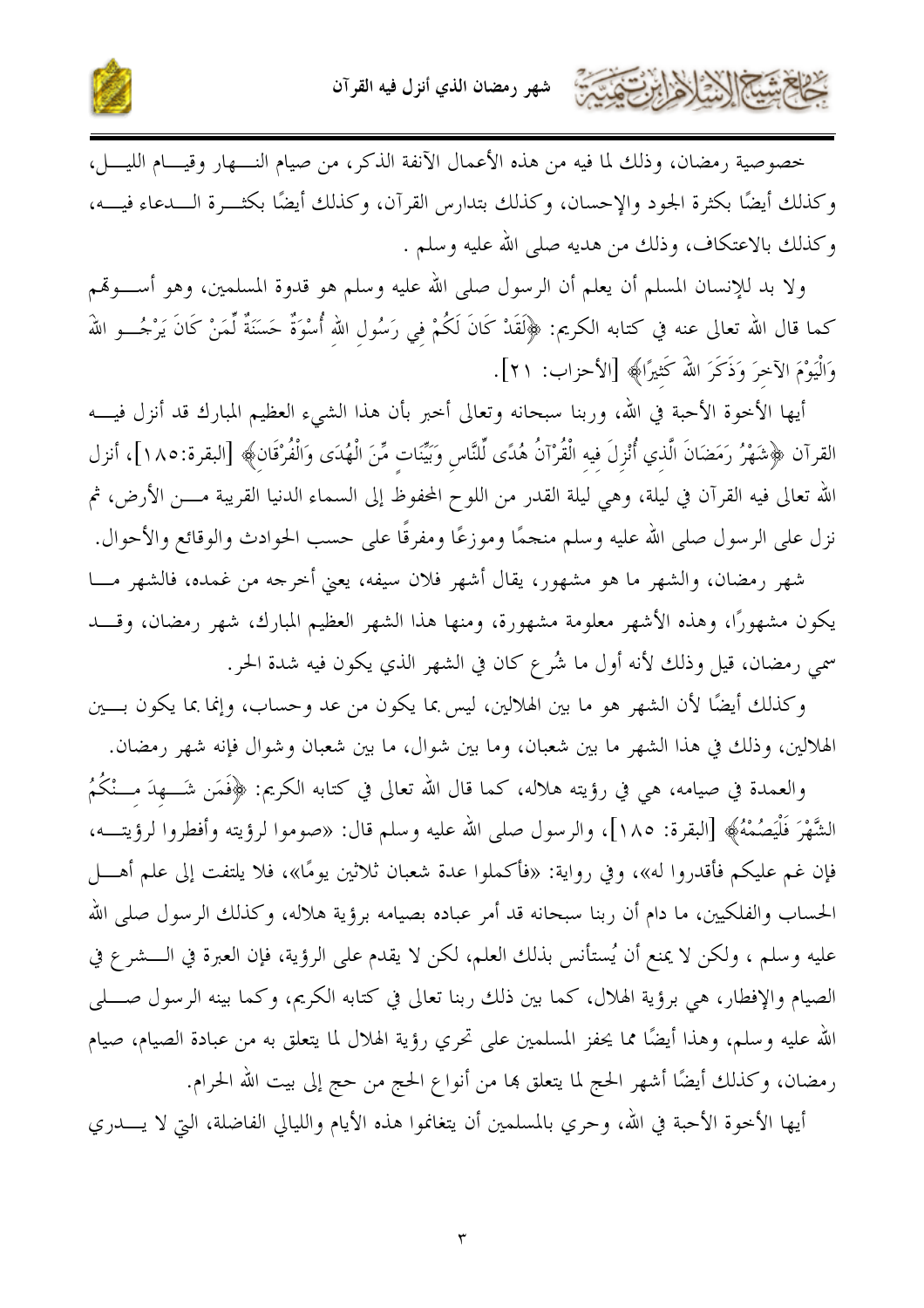

الإنسان أيطول به العمر حتى يدركها في عامه القادم أم لا، بل ولا يضمن لنفسه ولا يدري لما أدرك أول الشهر، هل يدرك أحره، والله المستعان.

فكم من نفس صامت رمضان في عام و لم تصمه في العام القادم، وكم من نفس أدركت أول الشهر ولم تدركه أوله، والله المستعان.

لما تصلى في هذه الأزمان، لما تصلى في المساحد التي تكون فيها الصلاة على الجنائز، تـــرى عــــددًا غزيرًا من الناس من أولئك الذين رحلوا من هذه الدنيا، والله المستعان، وهذه سنة الله في خلقه ﴿إِنَّـــاكَ مَيِّتٌ وَإِنَّهُم مَّيَّتُونَ﴾ [الزمر: ٣٠]، ﴿وَمَا حَعَلْنَا لبَشَر مِّن قَبْلكَ الْخُلْدَ أَفَإِن مِّتَّ فَهُمُ الْخَالدُونَ \* كُلُّ نَفْس ذَائِقَةُ الْمَوْتِ﴾ [الأنبياء: ٣٤، ٣٥]، ولكن من هو السعيد؟ إن السعيد هو من يموت والله راض عنــــه، فيلاق ربه والله راض عنه، ولهذا سمعنا في الآيات القرآنية التي تلاها الإمام جزاه الله خيرًا ﴿كُــلُّ نَفْــس ذَائقَةُ الْمَوْت وَإِنَّمَا تُوَفَّوْنَ أُجُورَكُمْ يَوْمَ الْقيَامَة فَمَن زُحْزِحَ عَن النَّار وَأُدْحلَ الْحَنَّةَ فَقَدْ فَازَ وَمَا الْحَيَاةُ الـــدُّنْيَا إِلاَّ مَتَاعُ الْغُرُورِ﴾ [آل عمران: ١٨٥].

ذلكم هو الفوز الحقيقي بجنة عرضها السموات والأرض، برضوان رب العالمين ســبحانه وتعـــالي، نسال الله تعالى أن يجعلنا وإياكم من الفائزين برضوانه وحناته، وأن يجعلنا وإياكم من الناحين والسالمين من غضبه وعقابه.

يا عبد الله، ويا أمة الله، هذه الأيام الفاضلة مضى الأسبو ع الأول منها، هذه الليلة هي ليلة الثــــامن رمضان والله المستعان، إذن مضى الآن قرابة الربع، والله المستعان، فماذا يا عبد الله أنت فاعل، ومـــاذا أنت فاعلة يا أمة الله.

إن الإنسان يتغانم هذه الأيام والليالي ولا يفوت الفرصة ؛ لعل يتعرض لنفحة من نفحات رحمته، رحمة ربه سبحانه، فيسعد سعادة لا يشقى بعدها أبدًا.

رسول الله صلى الله عليه وسلم لما صعد المنبر وقال: «آمين، آمين، آمين» ثم نزل، سأله الـــصحابة رضي الله عنهم عن قوله هذا، فقال عليه الصلاة والسلام: «آتاني حبرائيل فقال: يا محمد رغـــم أنـــف امرئ أدرك رمضان فلم يغفر له فأبعده الله، قل أمين، فقلت أمين، ثم قال: يا محمد رغم أنـــف امــــرئ أدرك أبويه أو أحدهما فلم يدحلاه الجنة فأبعده الله قل أمين، قال: قلت أمين، ثم قال: يا محمد رغم أنف امرئ ذكرت عنده فلم يصل عليك، فأبعده الله، قل أمين، فقلت أمين». اللهم صل وسلم وبارك علـــي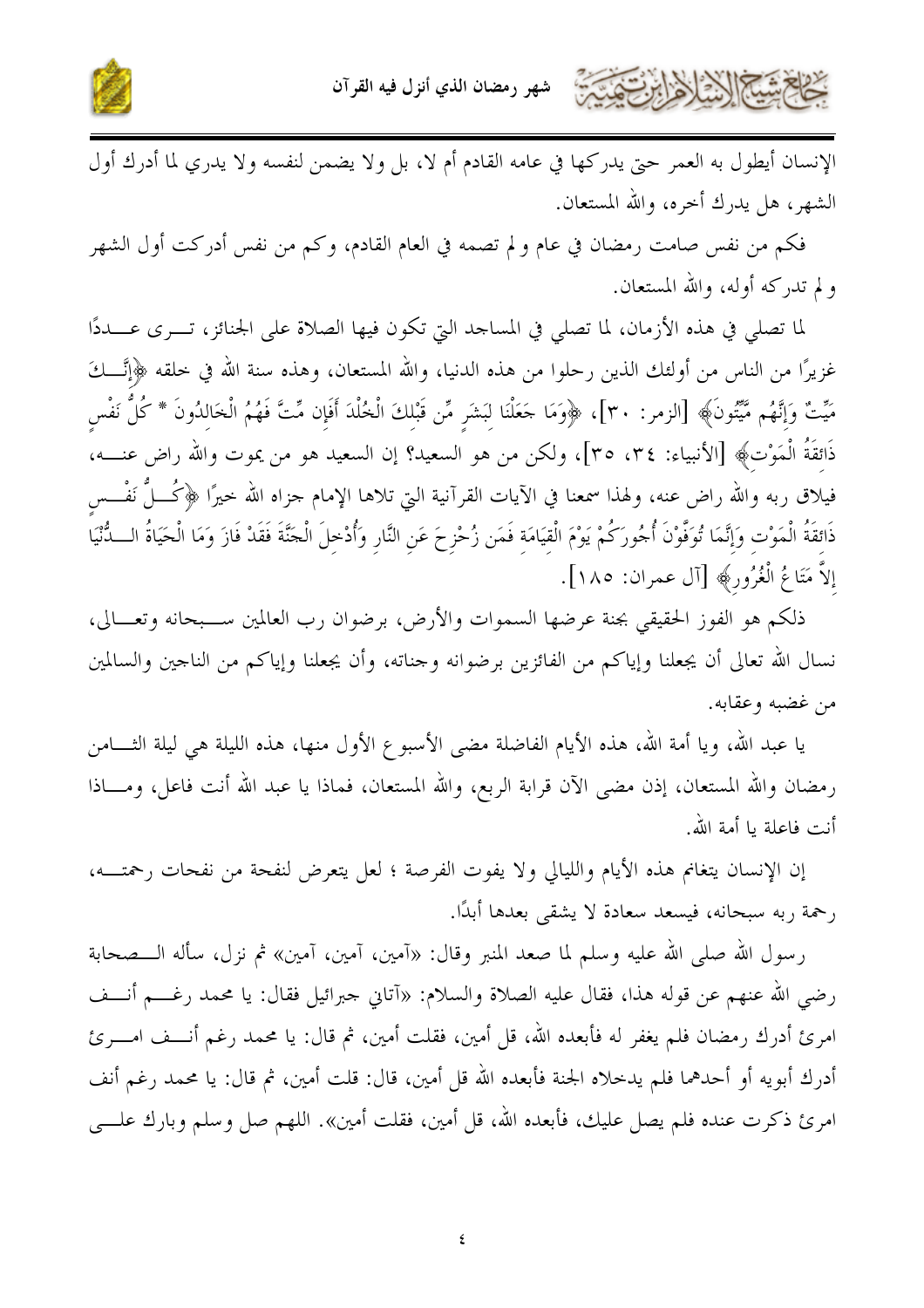



عيدك ورسولك محمد.

فالمقصود أيها الأخوة أن الإنسان لا يفوُّت هذه الفرص، ويحرص على تغانمها، ما دام أنه الآن حي يرزق، ما دام أنه الآن قادر على الصيام والقيام وقراءة القرآن، ما دام أن الروح تخفق في هـــذا البــــدن، والقلب يخفق بالدم، وعنده العقل والإدراك والتمييز.

أو لم ترى إلى تلك المقابر، وقد سكنها من سكنها من الأقارب والمعسارف والجــــيران، والخـــــلان والزملاء، ما أتاهم سوف يأتيك ولا محالة، أو ما زرت المستشفيات ورأيت أولئك الجاثمين على تلـــك الأسرة البيضاء، لا يهنئون بنوم ولا أكل ولا شرب، وأنت في صحة وعافية، الطعام الحلو في فمه المر مع المرض، وأنت تمنأ بالطعام والشراب.

أو لم تر إلى أولئك الذين قد قعدوا عن الشمس فلا يستطيعون المشي إلا علـــي عربـــات، أو علـــي عصي، وأنت تقدر أن تمشي على قدميك بالصحة والعافية، ولديك السمع والبصر والكلام، فاشكر الله على هذه النعم، واستعن هما على طاعتك لمولاك سبحانه وتعالى، وتذكر أن المصلحة، وأن الفائدة لكن فإن الله سبحانه وتعالى في غنية عنك وعن غيرك، لا تنفعه طاعة الطائعين، ولا تضره معصية العاصــــين، كما قال سبحانه: ﴿هَنْ عَملَ صَالحًا فَلنَفْسه وَمَنْ أَسَاءَ فَعَلَيْهَا وَمَا رَبُّكَ بظَلاَّم لِّلْعَبيـــد﴾[فـــصلت: ٤٦]، ﴿إِنْ أَحْسَنْتُمْ أَحْسَنْتُمْ لأَنْفُسكُمْ وَإِنْ أَسَأْتُمْ فَلَهَا﴾ [الإسراء: ٧].

ويتذكر الإنسان وهو يعيش هذه الأيام الفاضلة، وهو يصوم عما أحله الله من الطعـــام والــــشراب، والنكاح، ومقدماته ، طاعة لله سبحانه وتعالى، فإنه إذا صام عما أحله الله، وعما أباح الله له من الطعام والشراب والنكاح من طلوع الفجر الثاني حتى تغرب الشمس، فإنه من باب أولى وأحــــرى، وآكــــد، وأعظم، وأشد أن يصوم عما حرم الله عليه، فتصوم العينان عن النظر إلى الحرام، وتصوم الأذنـــان عــــن الاستماع إلى الحرام، ويصوم اللسان عن الكلام الحرام، وتصوم اليدان عن العمل الحرام، وتصوم القدمان عن المشي إلى الحرام، ويصوم القلب عن الخطرات الحرام.

إذا صمت فليصم سمعك وبصرك ولسانك عما حرم الله عليك، ولا تجعل يوم صومك ويوم فطـــرك سواء، «من لم يدع قول الزور والعمل فيه فليس لله حاجة في أن يدع طعامه وشرابه».

أيها الأخوة الأحبة في الله، وهكذا أيضًا ينظم الإنسان وقته، فهناك من الناس ويا للأسف، ونقولهــــا بكل مرارة، ويا للأسف الشديد، يجعلون شهر رمضان نومًا كله، أو حله بالنهار، ويجعلون ليله كله أو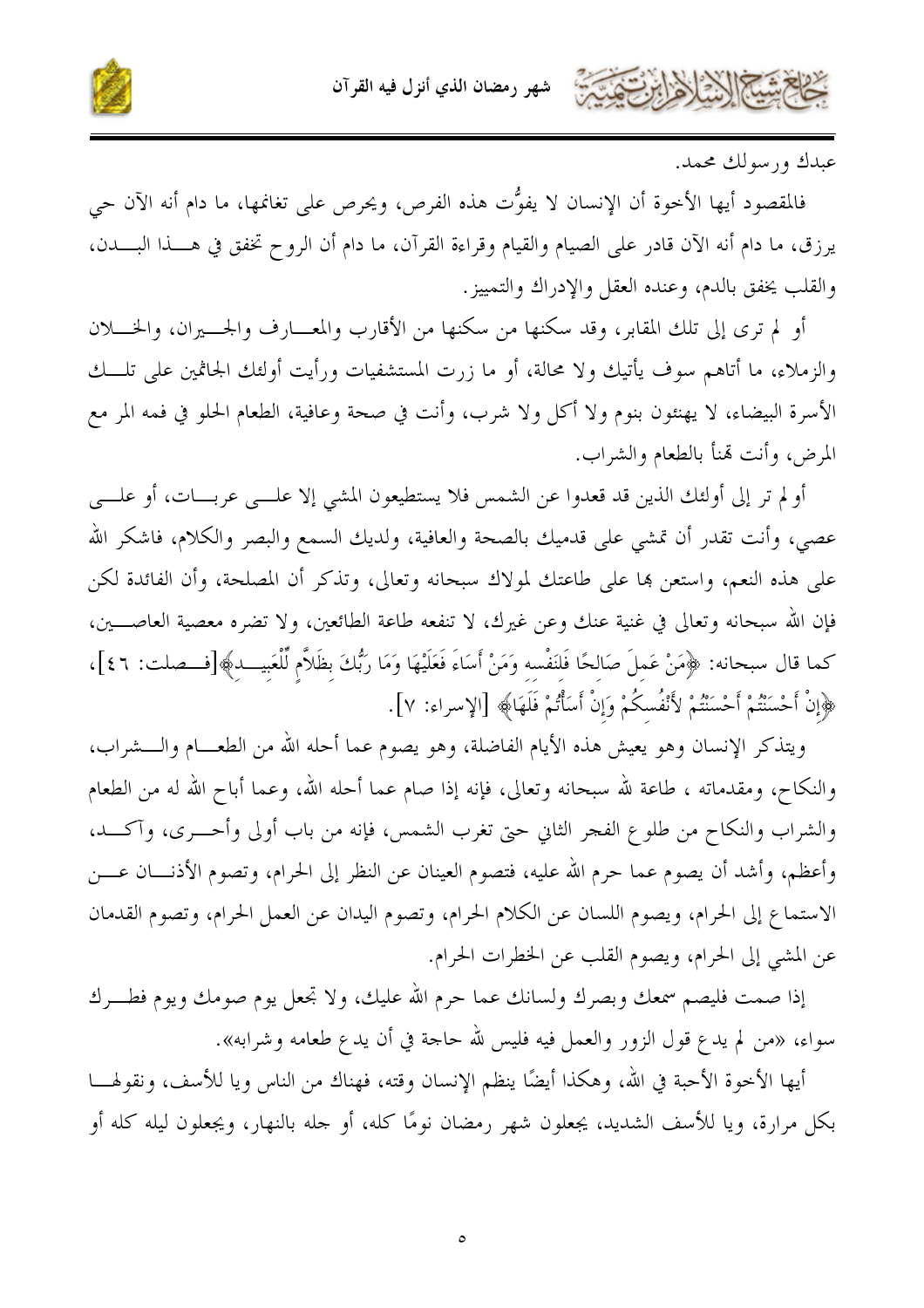

جله سهرًا وسمرًا، فيا عبد الله ما هكذا فعل السلف الصالح، ينام الإنسان من النهار بقــــدر، ولا يـــضيع الفرائض، ومن أعظمها هذه الصلوات الخمس مع الجماعة، فإن من ينام معظم النهار ربما أنه ينام عـــن بعض الصلوات المكتوبة في النهار، أو ينام عن كل الصلوات التي في النهار من ظهر وعصر، وربما أيضًا العصر، وهذه مصيبة عظيمة.

وربما أيضًا الفجر، وهذه مصيبة عظيمة، وكذلك أيضًا في سهره وسمره بالليل، ويترك صلاة التراويح مع الجماعة، والرسول صلى الله عليه وسلم قال: «ومن قام رمضان إيمانًا واحتسابًا غفر له ما تقدم من ذنبه»، وقال: «من قام مع الإمام حتى ينصرف كتب له قيام ليلة»، وفي رواية: «فكأنما أحيا الليل كله».

فتجده يكتفي يصلى المغرب والعشاء، ثم يذهب، تجده يعكف يسهر في الليل ويعكف على القنوات الفضائية، أو في الاستراحات والبراري، والساحات، أو الحدائق، ويضيع الوقت، هل فيما يرضــــي الله؟ غالبًا فيما لا يرضى الله، هذه مصيبة عظيمة، وربما يتسكع في الأسواق التجارية، والنظـــر إلى النــــساء والمعاكسات، نسأل الله تعالى أن يهدينا وإياه سواء السبيل، هذه مصيبة عظيمة.

السلف الصالح كانوا إذا جاء شهر رمضان تركوا أيضًا مجالس العلم، وقالوا: إنما هو قراءة القـــرآن، أقبلوا على قراءة القرآن وعلى تدارسه، وعلى كثرة الذكر، وصلوات النفل، وكذلك أيـــضًا بتـــدارس القرآن كما كان الرسول صلى الله عليه وسلم، وكذلك أيضًا بالجلوس في المساحد، ويقولون: نحفــظ صيامنا وأعمالنا من اللغو .

ولا يعني هذا أيها الأخوة أن يضيع الإنسان أعماله التي هو في حاجة إليها، أو مجتمعه وأمته في حاجة إليها، كمن يعمل في وظائف حكومية مدنية أو عسكرية، فإنه إن شاء مأجور ومثاب مع صيامه وجوعه وعطشه وتعبه، وقيامه بمذه الأعمال الوظيفية، وإنهاء معاملات المسلمين، وقضاء حوائجهم، والحـــرص على المحافظة على حقوق المسلمين، فإنه مأجورٍ ومثابٍ إن شاءِ اللهِ.

وكذلك في عمله عند من استعمله في عمل خاص، فإذا أدى الأمانة واحتسب، ولو كان عليه شيء من الكلفة، فإنه مأجور، ولكن ينبغي على أرباب الأعمال أن يستوصوا بمن تحت أيديهم حيرًا في شــــهر رمضان، وأن يترفقوا بمم، فإنه صلى الله عليه وسلم جاء عنه: «ومن خفف فيه عن مملوكه كان مغفـــرة لذنوبه، وفكاكًا لرقبته من النار»، لكنني عندما ذكرت هذا الشيء فإنني أنوه بأن الإنسان في أعماله هذه مع الصيام، وقيامه بما، وإحسانه وإخلاصه فيها، فإنه مأجور إن شاء الله ومثاب، ويحرص علـــى ذلــــك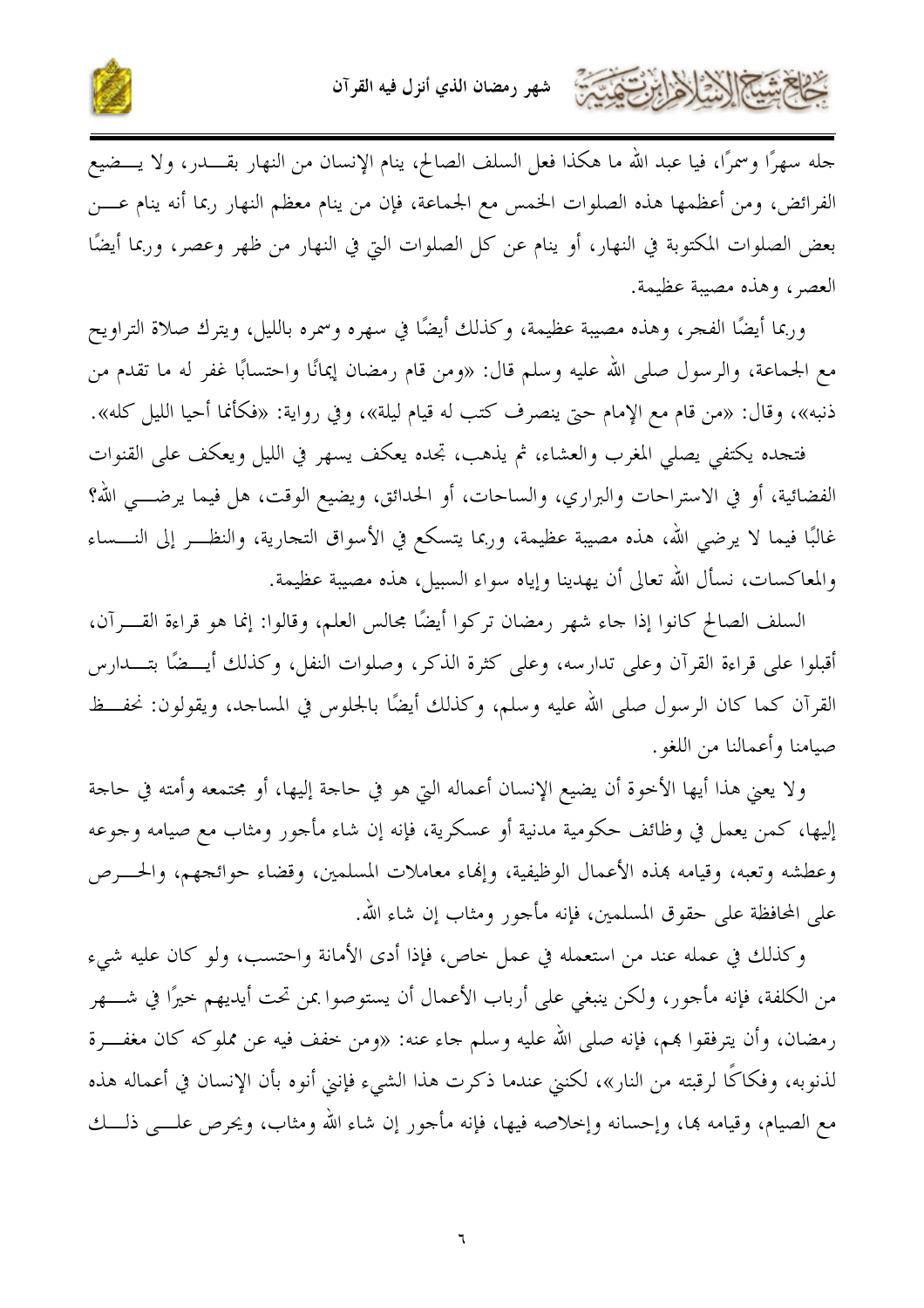



بالنية الصالحة والقصد الحسن، فـــ «إنما الأعمال بالنيات، وإنما لكل امرئ ما نوى».

وينبغي على الإنسان أيضًا مع أهله في بيته أن يحرصوا على تنظيم الوقت، وذلك لأفراد الأسرة مـــن زوجته وأبنائه وبناته، فلا يكلف زوجته وبناته، أو الخادمة، ما لا يطيقون، ويكلفهم بأعمال الطبخ التي تزيد عن الحاجة، واستغراق معظم الوقت، ولا يجعل لهؤلاء النساء وقتًا يقرؤون فيه القرآن، وإنما يكون هناك الاقتصاد والاعتدال في صنع الطعام، فقد قال صلى الله عليه وسلم: «ما ملأ ابن آدم وعاءً شر من بطنه، بحسب ابن آدم لقيمات يقمن صلبه، فإن كان لا بد فاعلاً فثلث لطعامه وثلث لشرابه، ولثلـــث لهو ائه».

وآية الطب في القرآن، نصف آية، وهي قوله تعالى: ﴿وكُلُوا وَاشْرَبُوا وَلاَ تُـــسْرِفُوا إِنَّـــهُ لاَ يُحـــبُّ الْمُسْرِفِينَ﴾ [الأعراف: ٣١].

أيها الأخوة إذن ينبغي أن يكون معك الاقتصاد والاعتدال وعدم الإكثار من الطعام، مما يـــؤدي إلى التخمة، ويؤدي إلى الكسل والفتور عن العبادات، وإلى كثرة النوم، وإلى الأشر والبطر والعياذ بالله.

وكذلك أيضًا أن يكون هناك التواصي على البر والتقوى، والتعاون على الخير، وفق الله الجميع لمـــا يحب ويرضى، أسأل الله سبحانه وتعالى أن يجعل هذا الشهر شاهدًا لي ولكم، لا على ولا عليكم، وأن يجعلنا جميعًا من الذين يعمرونه بما يرضى الله بسائر الأعمال الصالحة، وأن نكون من الثابتين والمستمرين على ذلك، حتى نلقى ربنا وهو راض عنا، فإن الطاعة والعبادة لله ليست مقصورة على زمان ثم تنتهي، لا شك الصيام المفروض في رمضان فقط، لكن الإنسان لا ينقطع عن الطاعة والعبادة بعـــدما ينتــــهي رمضان، فبأس القوم لا يعرفون الله إلا في رمضان، وإن رب رمضان هو رب شعبان وشوال، وهو الذي يقول في كتابه الكريم: ﴿وَاعْبُدْ رَبَّكَ حَتَّى يَأْتَيَكَ الْيَقِينُ﴾ [الحجر: ٩٩]، ﴿يَا أَيُّهَا الَّذينَ آمَنُوا اتَّقُوا اللهَ حَقَّ تُقَاته وَلاَ تَمُوتُنَّ إلاَّ وَأَنْتُم مُّسْلَمُونَ﴾ [آل عمران: ١٠٢].

وإن أحب العمل إلى الله ما داوم صاحبه على وإن قل، وفقنا الله وإياكم للعلم النافع والعمل الصالح، والقلب الخاشع، واللسان والذاكر، والرزق الحلال، والذرية الصالحة، ونسأل الله سبحانه وتعالى أن يمد في أعمارنا وأعماركم على طاعته، وأن يمتعنا وإياكم متاعًا حسنًا، ونسأله سبحانه أن يجعل هذا الشهر شهر خير وبركة، وعز للإسلام والمسلمين، وأن ينصر دينه، وأن يعلي كلمته، وأن يعز عباده، وأن يذل أعدائه، وأن يوفق ولاة أمورنا والقائمين على أعمالنا في هذه المملكة، وجميع ولاة المسلمين في كل بلـــد